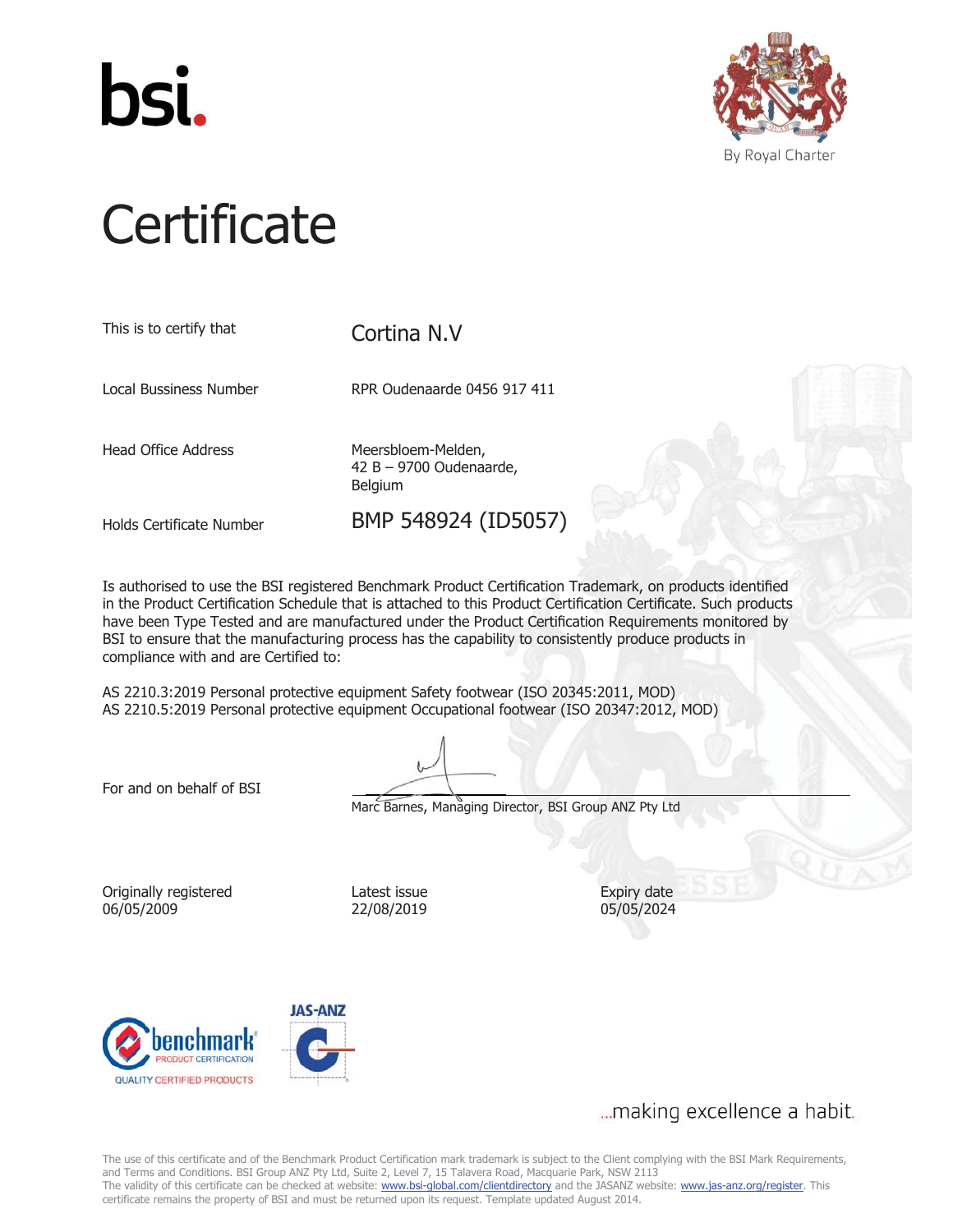



| This schedule supports the Product<br>Certification Certificate for | Cortina N.V                                                                                                                                                                          |
|---------------------------------------------------------------------|--------------------------------------------------------------------------------------------------------------------------------------------------------------------------------------|
| Local Bussiness Number                                              | RPR Oudenaarde 0456 917 411                                                                                                                                                          |
| <b>Head Office Address</b>                                          | Meersbloem-Melden,<br>$42 B - 9700$ Oudenaarde,<br><b>Belgium</b>                                                                                                                    |
| Holds Certificate Number                                            | BMP 548924 (ID5057)                                                                                                                                                                  |
| Standard                                                            | AS 2210.3:2019 Personal protective equipment Safety footwear (ISO<br>20345:2011, MOD)<br>AS 2210.5:2019 Personal protective equipment Occupational footwear<br>(ISO 20347:2012, MOD) |

Issue date 22/08/2019

| Model           | <b>BSI Review date</b> | Description AS 2210.3:2019                                                                                                                                                                                                                                                                      |
|-----------------|------------------------|-------------------------------------------------------------------------------------------------------------------------------------------------------------------------------------------------------------------------------------------------------------------------------------------------|
| <b>Bestboot</b> | 25/10/2010             | Half knee boot style, upper leather black buffalo, vamp and quarter<br>lining artificial fur, innersole antistatic non-woven fabric, penetration<br>resistant midsole, steel toe cap, dual density PU, international design C<br>Class I A E P SRC                                              |
| Bestboy         | 25/10/2010             | Lace up boot, upper leather black buffalo, vamp and quarter lining<br>Cambrelle, innersole antistatic non-woven fabric, penetration resistant<br>midsole, steel toe cap, dual density PU, international design B<br>Class I A E P SRC                                                           |
| <b>Bestrun</b>  | 25/10/2010             | Lace up shoe, upper leather black buffalo, vamp and quarter lining<br>Cambrelle, innersole antistatic non-woven fabric, penetration resistant<br>midsole, steel toe cap, dual density PU, international design A<br>Class I A E P SRC                                                           |
| Galaxy          | 25/10/2010             | Lace up shoe, upper leather brown crazy horse, padded collar heavy<br>nylon, vamp and quarter lining mesh nylon, innersole antistatic non-<br>woven fabric, penetration resistant midsole, composite toe cap, dual<br>density PU/TPU, international design A<br>Class I A E P SRC               |
| Geos            | 25/10/2010             | Lace up ankle boot, upper leather brown crazy horse, padded collar<br>heavy nylon, vamp and quarter lining mesh nylon, innersole antistatic<br>non-woven fabric, penetration resistant midsole, composite toe cap,<br>dual density PU/TPU injected, international design B<br>Class I A E P SRC |



 BMP 548924 22/08/2019 Page 2 of 11

... making excellence a habit.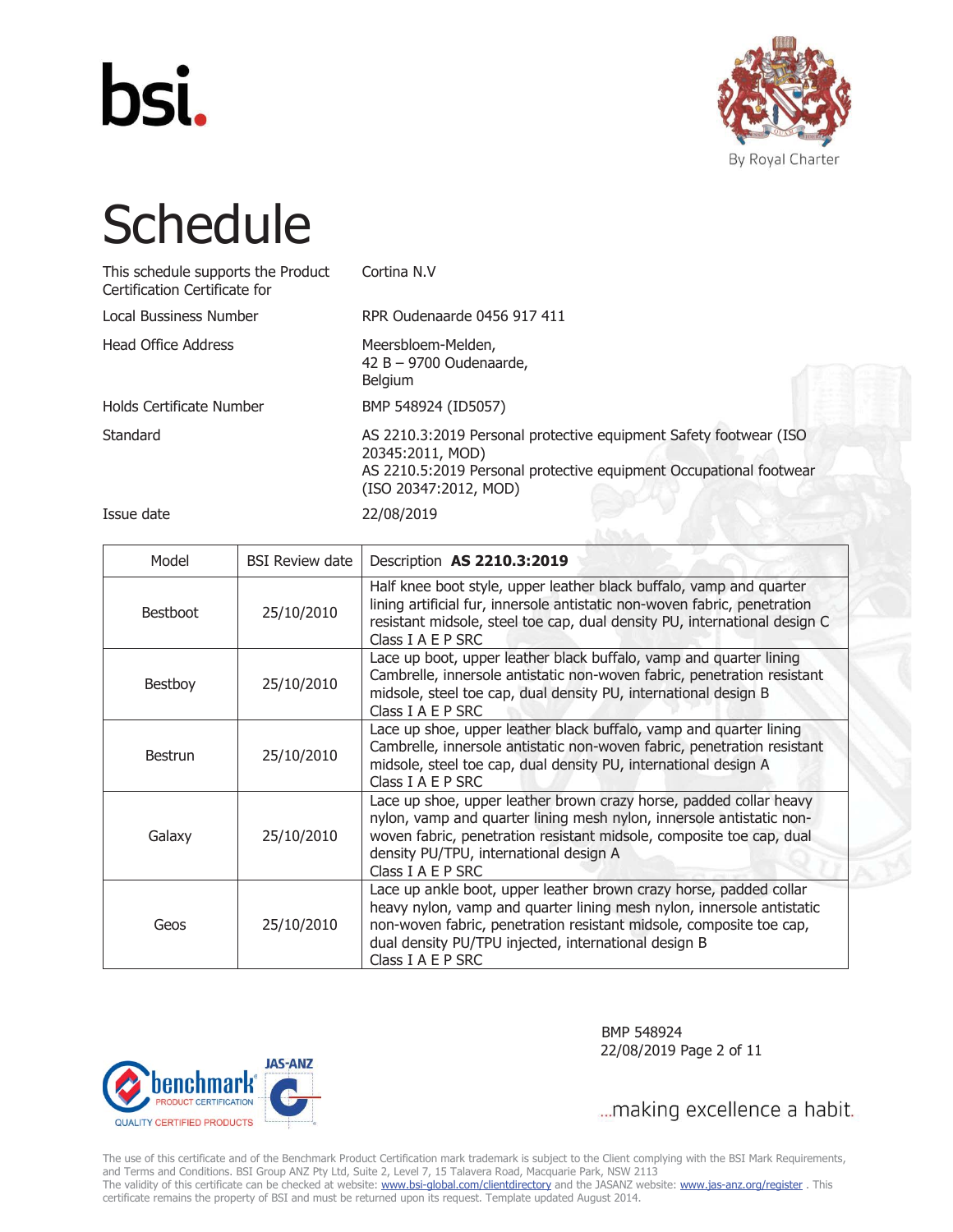



| Model              | <b>BSI Review date</b> | Description AS 2210.3:2019                                                                                                                                                                                                                                                |
|--------------------|------------------------|---------------------------------------------------------------------------------------------------------------------------------------------------------------------------------------------------------------------------------------------------------------------------|
| Climber            | 25/10/2010             | Lace up boot, upper leather grey cow suede and heavy nylon, vamp and<br>quarter lining mesh nylon, innersole antistatic non-woven fabric,<br>penetration resistant midsole, steel toe cap, dual density PU/PU<br>injected, international design B<br>Class I A E P SRC    |
| Force <sub>2</sub> | 25/10/2010             | Lace up shoe, upper cow leather, vamp and quarter lining Cambrelle,<br>innersole anti-static non-woven, Kevlar penetration resistant midsole<br>sole black dual density PU injected, composite toe cap, international<br>design A<br>Class I A E P SRC                    |
| Jumper             | 25/10/2010             | Lace up shoe, upper leather grey cow suede and heavy nylon, vamp and<br>quarter lining mesh nylon, innersole antistatic non-woven fabric,<br>penetration resistant midsole, steel toe cap, dual density PU/PU<br>injected, international design A<br>Class I A E P SRC    |
| Kronos             | 25/10/2010             | Lace up shoe, upper leather grey cow suede and heavy nylon, vamp and<br>quarter lining mesh nylon, innersole antistatic non-woven fabric,<br>penetration resistant midsole, steel toe cap, dual density PU/TPU,<br>international design A<br>Class I A E P SRC            |
| Prodonna           | 25/10/2010             | Lace up shoe, upper full grain leather and action leather, vamp and<br>quarter lining mesh nylon, innersole antistatic non-woven fabric,<br>penetration resistant midsole, composite toe cap, rubber + phylon,<br>international design A<br>Class I A E P SRC             |
| Prorun             | 25/10/2010             | Lace up shoe, upper leather grey cow suede and heavy nylon, vamp and<br>quarter lining mesh nylon, innersole antistatic non-woven fabric,<br>penetration resistant midsole, steel toe cap, phylon + air unit + mesh<br>nylon, international design A<br>Class I A E P SRC |
| Power <sub>2</sub> | 25/10/2010             | Lace up ankle boot, upper cow leather, vamp and quarter lining<br>Cambrelle, innersole anti-static non-woven, Kevlar penetration resistant<br>midsole sole black dual density PU injected, composite toe cap,<br>international design B<br>Class I A E P SRB              |
| Saturnus           | 25/10/2010             | Lace up boot, upper leather grey cow suede and heavy nylon, vamp and<br>quarter lining mesh nylon, innersole antistatic non-woven fabric,<br>penetration resistant midsole, steel toe cap, dual density PU/TPU<br>injected, international design B<br>Class I A E P SRC   |



 BMP 548924 22/08/2019 Page 3 of 11

... making excellence a habit.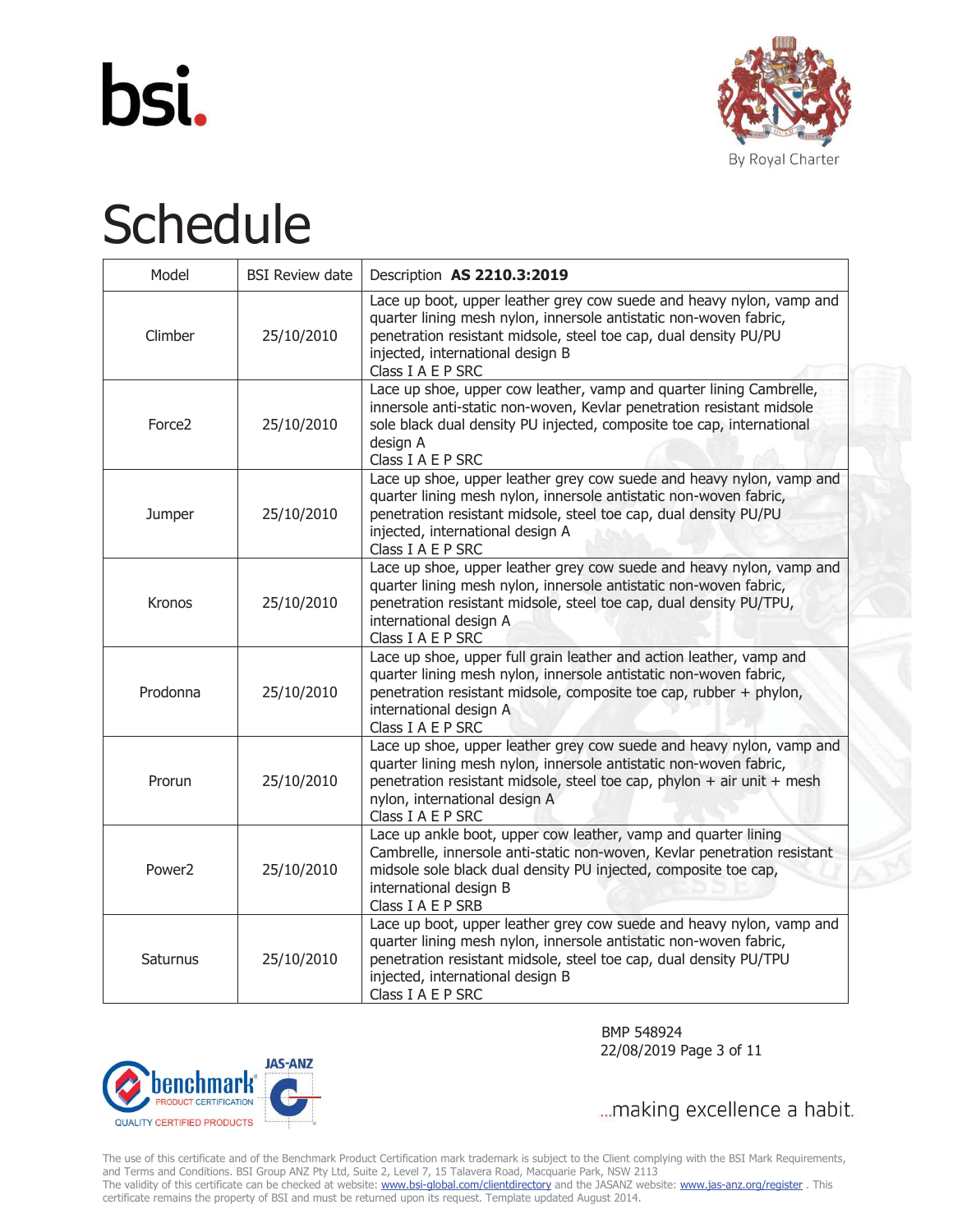



| Model   | <b>BSI Review date</b> | Description AS 2210.3:2019                                                                                                                                                                                                                                                                             |
|---------|------------------------|--------------------------------------------------------------------------------------------------------------------------------------------------------------------------------------------------------------------------------------------------------------------------------------------------------|
| Tornado | 25/10/2010             | Lace up boot, upper cow leather black, padded collar PU, vamp and<br>quarter lining Cambrelle, innersole antistatic non-woven fabric,<br>penetration resistant midsole, composite toe cap, dual density PU,<br>international design B<br>Class I A E P SRC                                             |
| Typhoon | 25/10/2010             | Lace up boot, upper cow leather black, padded collar PU, vamp and<br>quarter lining Cambrelle, innersole antistatic non-woven fabric,<br>penetration resistant midsole, composite toe cap, dual density PU,<br>international design<br>Class I A E P SRC                                               |
| X1110   | 25/10/2010             | Lace up shoe, upper cow leather, vamp and quarter lining cambrelle,<br>innersole anti-static non-woven, penetration resistant midsole sole black<br>dual density PU injected, steel toe cap, international design A<br>Class I A E P SRC                                                               |
| X1100N  | 25/10/2010             | Lace up ankle boot, upper cow leather, padded collar PU, vamp and<br>quarter lining Cambrelle, innersole anti-static non-woven, penetration<br>resistant midsole, sole black dual density PU injected, steel toe cap,<br>international design B<br>Class I A E P SRC                                   |
| X2020P  | 25/10/2010             | Lace up shoe, upper leather brown cow suede and heavy nylon, vamp<br>and quarter lining mesh nylon, innersole antistatic non-woven fabric,<br>penetration resistant midsole, steel toe cap, dual density PU/PU<br>injected, international design A<br>Class I A E P SRC                                |
| Cosmos  | 25/10/2010             | Lace up ankle boot, upper leather brown crazy horse, padded collar<br>heavy nylon, vamp and quarter lining mesh nylon, innersole antistatic<br>non-woven fabric, Kevlar penetration resistant midsole, composite toe<br>cap, dual density PU/TPU injected, international design B<br>Class I A E P SRC |
| Nova    | 25/10/2010             | Lace up shoe, upper leather brown crazy horse, padded collar heavy<br>nylon, vamp and quarter lining mesh nylon, innersole antistatic non-<br>woven fabric, Kevlar penetration resistant midsole, composite toe cap,<br>dual density PU/TPU, international design A<br>Class I A E P SRC               |
| X2000   | 25/10/2010             | Lace up shoe, upper leather brown cow suede and heavy nylon, vamp<br>and quarter lining mesh nylon, innersole antistatic non-woven fabric,<br>penetration resistant midsole, steel toe cap, dual density PU/PU<br>injected, international design A<br>Class I A E P SRC                                |



 BMP 548924 22/08/2019 Page 4 of 11

... making excellence a habit.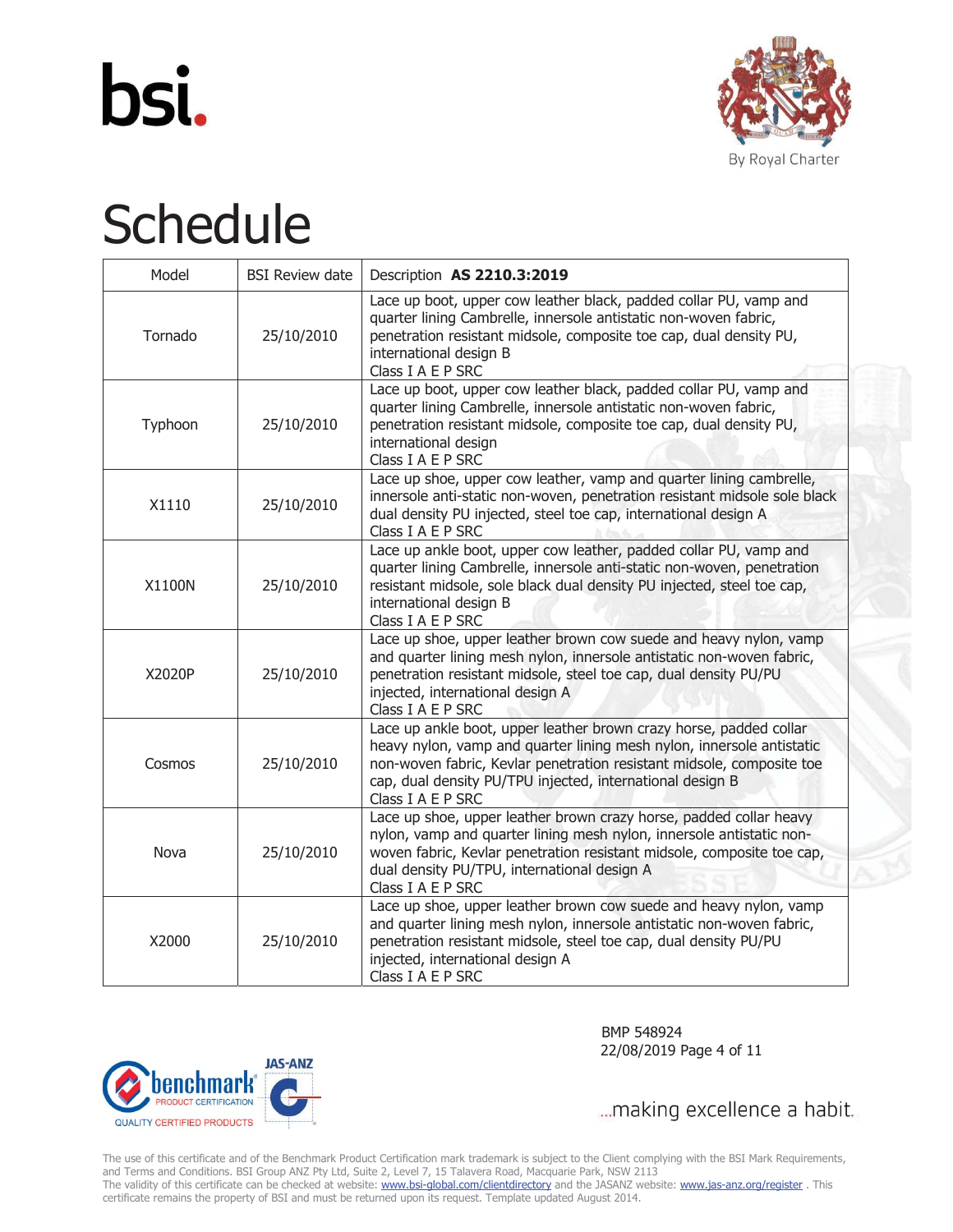



| Model            | <b>BSI Review date</b> | Description AS 2210.3:2019                                                                                                                                                                                                                                                                  |
|------------------|------------------------|---------------------------------------------------------------------------------------------------------------------------------------------------------------------------------------------------------------------------------------------------------------------------------------------|
| X0600            | 25/10/2010             | Slip-on shoe, upper leather brown cow suede and heavy nylon, vamp<br>and quarter lining mesh nylon, innersole antistatic non-woven fabric,<br>penetration resistant midsole, steel toe cap, dual density PU/PU<br>injected, international design A<br>Class I A E P SRC                     |
| X0500            | 25/10/2010             | Slip-on shoe, upper leather brown cow suede and heavy nylon, vamp<br>and quarter lining mesh nylon, innersole antistatic non-woven fabric,<br>steel toe cap, dual density PU/PU injected, international design A<br>Class I A E SRC                                                         |
| Isis             | 25/10/2010             | Lace up ankle boot for lady, upper nubuck leather, padded collar heavy<br>nylon, vamp and quarter lining mesh nylon, innersole antistatic non-<br>woven fabric, Kevlar penetration resistant midsole, composite toe cap,<br>rubber outsole, international design A<br>Class I A E P SRC     |
| Ceres            | 25/10/2010             | Lace up ankle boot for lady, Upper nubuck leather, Padded collar heavy<br>nylon, Vamp and quarter lining mesh nylon, innersole antistatic non-<br>woven fabric, Kevlar Penetration resistant midsole, Composite toe cap,<br>rubber outsole, international design A<br>Class I A E P SRC     |
| <b>Mercurius</b> | 25/10/2010             | Slip on ankle boot, upper cow leather, padded collar heavy nylon, vamp<br>and quarter lining mesh nylon, innersole antistatic non-woven fabric,<br>Kevlar penetration resistant midsole, composite toe cap, dual density<br>PU/Rubber injected, international design B<br>Class I A E P SRC |
| <b>Bestfit</b>   | 25/10/2010             | Half knee boot style, upper leather black buffalo, vamp and quarter<br>lining mesh nylon, innersole antistatic non-woven fabric, steel toe cap,<br>penetration resistant midsole, dual density PU, international design C<br>Class I A E P SRC                                              |
| <b>Hercules</b>  | 25/10/2010             | PVC gumboot style, steel toe cap, penetration resistant midsole, anti-<br>static, international design C<br>Class I A E P SRC                                                                                                                                                               |
| Poseidon         | 25/10/2010             | PVC gumboot style, steel toe cap, anti-static, international design C<br>Class I A E SRC                                                                                                                                                                                                    |
| <b>Bestlady</b>  | 09/10/2012             | Lace up boot, upper leather black buffalo, vamp and quarter lining<br>Cambrelle, innersole antistatic non-woven fabric, penetration resistant<br>midsole, steel toe cap, dual density PU, international design B<br>Class I A E P SRA                                                       |



 BMP 548924 22/08/2019 Page 5 of 11

... making excellence a habit.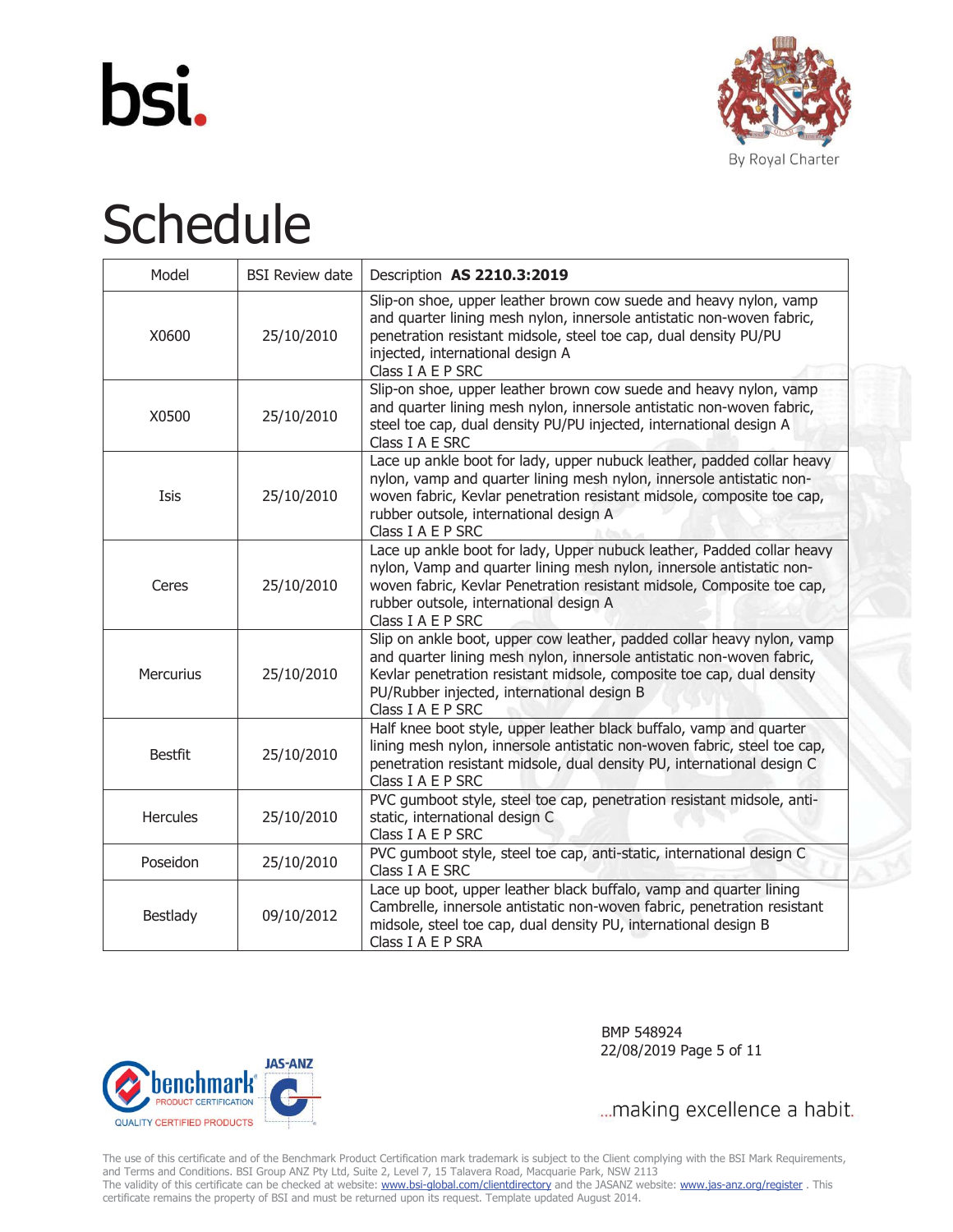



| Model               | <b>BSI Review date</b> | Description AS 2210.3:2019                                                                                                                                                                                                                                                |
|---------------------|------------------------|---------------------------------------------------------------------------------------------------------------------------------------------------------------------------------------------------------------------------------------------------------------------------|
| Xplore              | 09/10/2012             | Lace up ankle boot, upper cow leather, vamp and quarter lining<br>Cambrelle, innersole anti-static non-woven, Kevlar penetration resistant<br>midsole sole, rubber outsole, composite toe cap, international design B<br>Class I A E P SRC                                |
| Ultima              | 03/02/2014             | Lace up ankle boot, upper wheat cow grain leather, vamp and quarter<br>lining Coolmax, innersole anti-static non-woven, Kevlar penetration<br>resistant midsole sole, black rubber/PU injected outsole, composite toe<br>cap, international design B<br>Class I A E P SRC |
| Alsus               | 03/02/2014             | Lace up shoe, upper nubuck leather, vamp lining non-woven, quarter<br>lining mesh, innersole anti-static non-woven, Kevlar penetration<br>resistant midsole sole, PU injected outsole, composite toe cap,<br>international design B<br>Class I S1 P SRA                   |
| Manager             | 10/08/2014             | Lace up shoe, upper black cow leather, vamp lining non-woven, quarter<br>lining Cambrelle, innersole anti-static non-woven, Kevlar penetration<br>resistant midsole sole, PU injected outsole, composite toe cap,<br>international design B<br>Class I S1 P SRC           |
| Boreas <sub>2</sub> | 26/08/2016             | Half knee boot, brown cow hide leather upper, vamp and quarter lining<br>mesh nylon, anti-static non-woven fabric insole, penetration resistant<br>insole, composite toe cap, rubber outsole. International design C.<br>Class I A E C                                    |
| Dakar               | 26/08/2016             | Lace up boot, cow hide leather upper, vamp and quarter lining mesh<br>suede, anti-static non-woven fabric insole, penetration resistant insole,<br>steel toe cap, duel density PU outsole. International design B.<br>Class I A E P                                       |
| Desert              | 26/08/2016             | Lace up boot, canvas upper, vamp and quarter lining cotton, anti-static<br>non-woven fabric insole, penetration resistant insole, steel toe cap, duel<br>density PU outsole. International design B.<br>Class I A E P                                                     |
| Dynamica            | 12/12/2107             | Lace up shoe, Upper heavy nylon, Vamp and quarter lining coolmax,<br>Innersole antistatic non-woven fabric, Penetration resistant Kevlar<br>midsole, composite toe cap, Dual density PU/PU injected, International<br>design A.<br>Class I S3 SRC                         |



 BMP 548924 22/08/2019 Page 6 of 11

... making excellence a habit.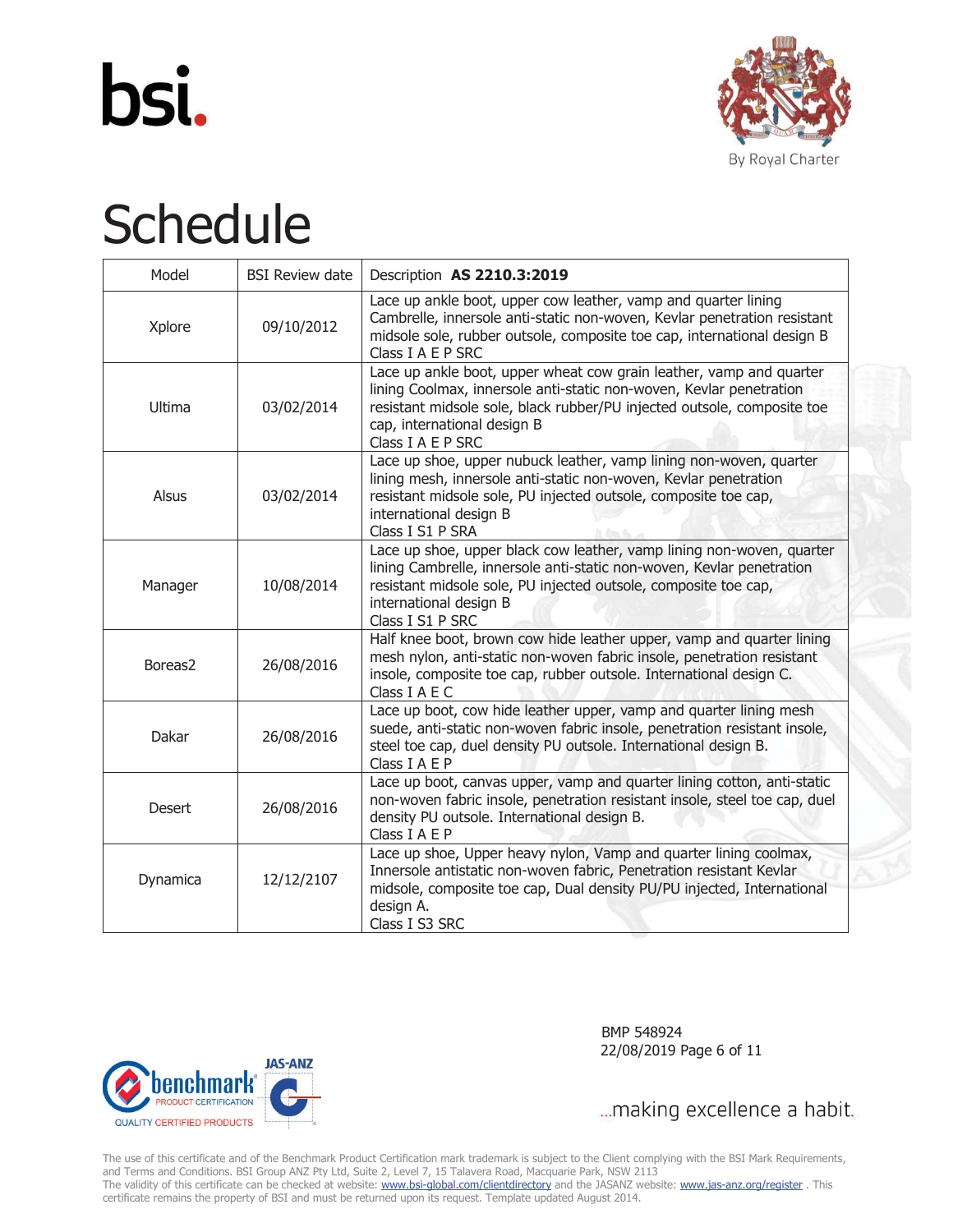



| Model      | <b>BSI Review date</b> | Description AS 2210.3:2019                                                                                                                                                                                                                                                                                   |
|------------|------------------------|--------------------------------------------------------------------------------------------------------------------------------------------------------------------------------------------------------------------------------------------------------------------------------------------------------------|
| Energetica | 12/12/2017             | Lace up ankle shoe, Upper heavy nylon, Vamp and quarter lining<br>coolmax, Innersole antistatic non-woven fabric, Penetration resistant<br>Kevlar midsole, composite toe cap, Dual density PU/PU injected,<br>International design B.<br>Class I S3 SRC                                                      |
| Speedy     | 12/12/2017             | Lace up ankle boot, Upper leather Nubuck, Padded collar heavy nylon,<br>Vamp and quarter lining mesh nylon, Innersole antistatic non-woven<br>fabric, Kevlar Penetration resistant midsole, Composite toe cap, Injected<br>PU/Rubber, International design B.<br>Class I S3 HRO SRC                          |
| Turbo      | 12/12/2017             | Lace up boot, Upper leather Nubuck, Padded collar heavy nylon, Vamp<br>and quarter lining mesh nylon, Innersole antistatic non-woven fabric,<br>Kevlar Penetration resistant midsole, Composite toe cap, Injected<br>PU/Rubber, International design A.<br>Class I S3 HRO SRC                                |
| Raptor     | 12/12/2017             | Lace up shoe, Upper leather cow suede and heavy nylon, Vamp and<br>quarter lining coolmax, Innersole antistatic non-woven fabric,<br>Penetration resistant midsole, composite toecap, Phylon+ Air Unit+<br>Rubber outsole, International design A.<br>Class I S1 P SRC                                       |
| Toprunner  | 12/12/2017             | Lace up ankle boot, Upper leather Nubuck and Heavy Nylon, Padded<br>collar heavy nylon, Vamp and quarter lining coolmax, Innersole<br>antistatic non-woven fabric, Kevlar Penetration resistant midsole,<br>Composite toe cap, Injected PU/Rubber, International design B.<br>Class I S1 P HRO SRC           |
| Advance81  | 12/12/2017             | Lace up shoe, Upper leather and heavy nylon, Vamp and quarter lining<br>IMBK mesh, Innersole antistatic non-woven fabric, Penetration resistant<br>steel midsole, steel toe cap, injected PU/Rubber outsole, International<br>design A.<br>Class I S3 HRO SRC                                                |
| Elevate81  | 12/12/2017             | Lace up ankle shoe, Upper leather and heavy nylon, Vamp and quarter<br>lining IMBK mesh, Innersole antistatic non-woven fabric, Penetration<br>resistant steel midsole, steel toe cap, injected PU/Rubber outsole,<br>International design B.<br>Class I S3 HRO SRC                                          |
| Volcano    | 12/12/2017             | Lace up ankle boot, Upper leather cow grain, Padded collar heavy nylon,<br>Vamp and quarter lining coolmax/Cosmos MEMB textile, Innersole<br>antistatic non-woven fabric, Kevlar Penetration resistant midsole,<br>Composite toe cap, Injected dual density PU/PU, International design B.<br>Class I S3 SRC |





... making excellence a habit.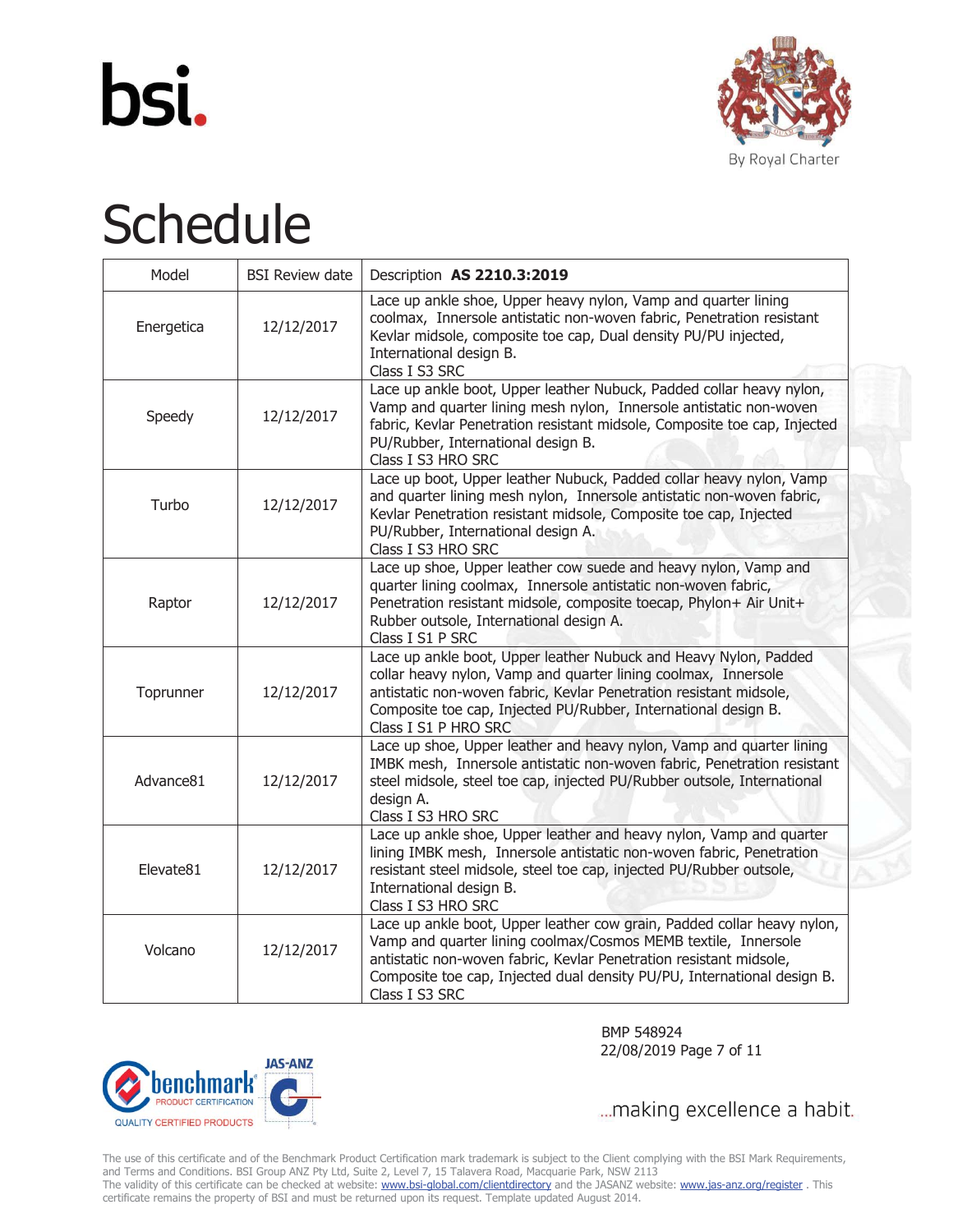



| Model               | <b>BSI Review date</b> | Description AS 2210.3:2019                                                                                                                                                                                                                                                                             |
|---------------------|------------------------|--------------------------------------------------------------------------------------------------------------------------------------------------------------------------------------------------------------------------------------------------------------------------------------------------------|
| Lava                | 12/12/2017             | Lace up boot, Upper leather cow grain, Padded collar heavy nylon,<br>Vamp and quarter lining coolmax/Cosmos MEMB textile, Innersole<br>antistatic non-woven fabric, Kevlar Penetration resistant midsole,<br>Composite toe cap, Injected dual density PU/PU, International design A.<br>Class I S3 SRC |
| Rocket 81           | 01/07/2018             | Lace up shoe, nubuck action leather upper, Oxycool Max quarter lining,<br>Kevlar insole, Kevlar penetration resistant midplate, composite toecap,<br>Phylon/Rubber sole.<br>Class I S3 SRC                                                                                                             |
| Lungo81             | 08/11/2018             | Slip on boot, Nappa action leather + SJ Microfibre upper, mesh lining,<br>non-woven fabric insole, steel penetration resistant midplate, steel<br>toecap, dual density PU/Rubber sole.<br>Class I S3 SRC                                                                                               |
| Dolce <sub>81</sub> | 08/11/2018             | Slip on shoe, Nappa action leather + SJ Microfibre upper, mesh lining,<br>non-woven fabric insole, steel penetration resistant midplate, steel<br>toecap, dual density PU/Rubber sole.<br>Class I S3 SRC                                                                                               |
| Bestboy2            | 08/11/2018             | Lace up boot, cow split leather leather upper, mesh lining, antistatic<br>non-woven fabric insole, steel penetration resistant midplate, steel<br>toecap, dual density PU/PU injected sole.<br>Class I S3 SRC                                                                                          |
| Bestrun2            | 08/11/2018             | Lace up shoe, cow split leather leather upper, mesh lining, antistatic<br>non-woven fabric insole, steel penetration resistant midplate, steel<br>toecap, dual density PU/PU injected sole.<br>Class I S3 SRC                                                                                          |
| Bestgirl            | 08/11/2018             | Lace up boot, cow split leather leather upper, mesh lining, antistatic<br>non-woven fabric insole, steel penetration resistant midplate, steel<br>toecap, dual density PU/PU injected sole.<br>Class I S3 SRC                                                                                          |
| <b>Bestlady</b>     | 08/11/2018             | Lace up shoe, cow split leather leather upper, mesh lining, antistatic<br>non-woven fabric insole, steel penetration resistant midplate, steel<br>toecap, dual density PU/PU injected sole.<br>Class I S3 SRC                                                                                          |
| <b>Botanic</b>      | 08/11/2018             | Lace up boot, SJ cow suede leather + SJ Sombo Nylon 1200D upper,<br>mesh lining, non-woven fabric insole, steel penetration resistant<br>midplate, steel toecap, dual density PU/PU injected sole.<br>Class I S1P SRC                                                                                  |



 BMP 548924 22/08/2019 Page 8 of 11

... making excellence a habit.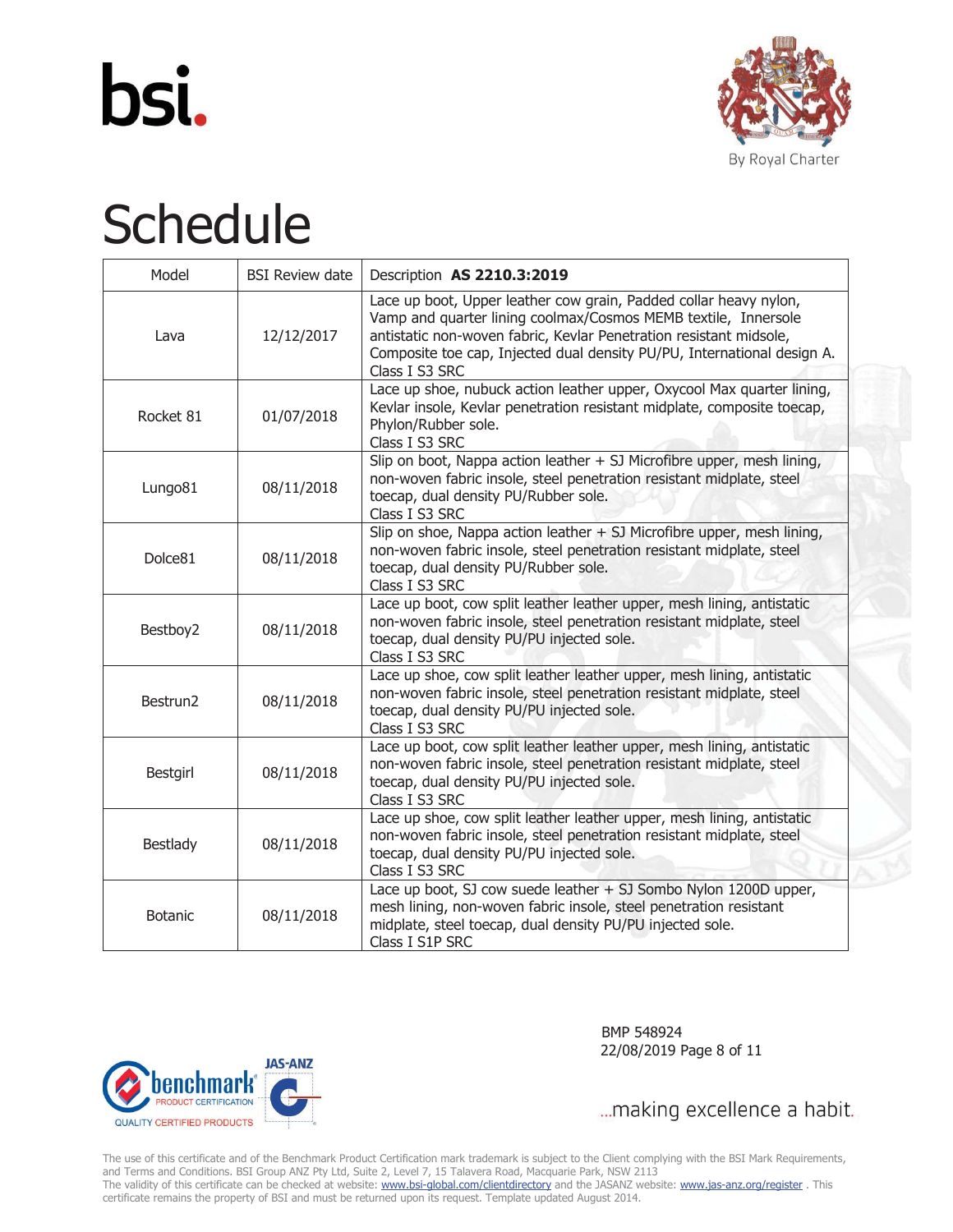



| Model     | <b>BSI Review date</b> | Description AS 2210.3:2019                                                                                                                                                                                                     |
|-----------|------------------------|--------------------------------------------------------------------------------------------------------------------------------------------------------------------------------------------------------------------------------|
| Organic   | 08/11/2018             | Lace up shoe, SJ cow suede leather + SJ Sombo Nylon 1200D upper,<br>mesh lining, non-woven fabric insole, steel penetration resistant<br>midplate, steel toecap, dual density PU/PU injected sole.<br>Class I S1P SRC          |
| Meteor    | 08/11/2018             | Lace up boot, crazy horse leather upper, Alaska felt lining, Kevlar insole,<br>Kevlar penetration resistant midplate, composite toecap, Phylon/Rubber<br>sole.<br>Class I S3 SRC                                               |
| Nordic    | 08/11/2018             | Lace up shoe, full grain cow leather leather upper, mesh lining, Manjoy<br>composite insole, Manjoy composite penetration resistant midplate,<br>composite toecap, dual density PU/TPU injected sole.<br>Class I S3 CI SRC     |
| Premium   | 08/11/2018             | Lace up boot, oily leather upper, mesh lining, Kevlar insole, Kevlar<br>penetration resistant midplate, composite toecap, PU/Rubber sole.<br>Class I S3 HRO SRC ESD                                                            |
| Rush      | 08/11/2018             | Lace up boot, crazy horse leather + SJ Sombo Nylon 1200D upper,<br>mesh lining, antistatic non-woven fabric insole, steel penetration<br>resistant midplate, steel toecap, dual density PU/PU injected sole.<br>Class I S3 SRC |
| X1100N81  | 08/11/2018             | Lace up boot, SJ Nappa action leather upper, cambrelle lining, non-<br>woven fabric insole, steel penetration resistant midplate, steel toecap,<br>dual density PU/Rubber sole.<br>Class I S3 SRC                              |
| X11181    | 08/11/2018             | Lace up shoe, SJ Nappa action leather upper, cambrelle lining, non-<br>woven fabric insole, steel penetration resistant midplate, steel toecap,<br>dual density PU/Rubber sole.<br>Class I S3 SRC                              |
| Gusto81   | 08/11/2018             | Slip on shoe, Nappa action leather + SJ Microfibre upper, mesh lining,<br>non-woven fabric insole, steel penetration resistant midplate, steel<br>toecap, dual density PU/Rubber sole.<br>Class I S3 SRC                       |
| Volluto81 | 08/11/2018             | Slip on boot, Nappa action leather + SJ Microfibre upper, mesh lining,<br>non-woven fabric insole, steel penetration resistant midplate, steel<br>toecap, dual density PU/Rubber sole.<br>Class I S3 SRC                       |
| Roma81    | 08/11/2018             | Slip on boot, Nappa action leather + SJ Microfibre upper, mesh lining,<br>non-woven fabric insole, steel penetration resistant midplate, steel<br>toecap, dual density PU/Rubber sole.<br>Class I S3 SRC                       |



 BMP 548924 22/08/2019 Page 9 of 11

... making excellence a habit.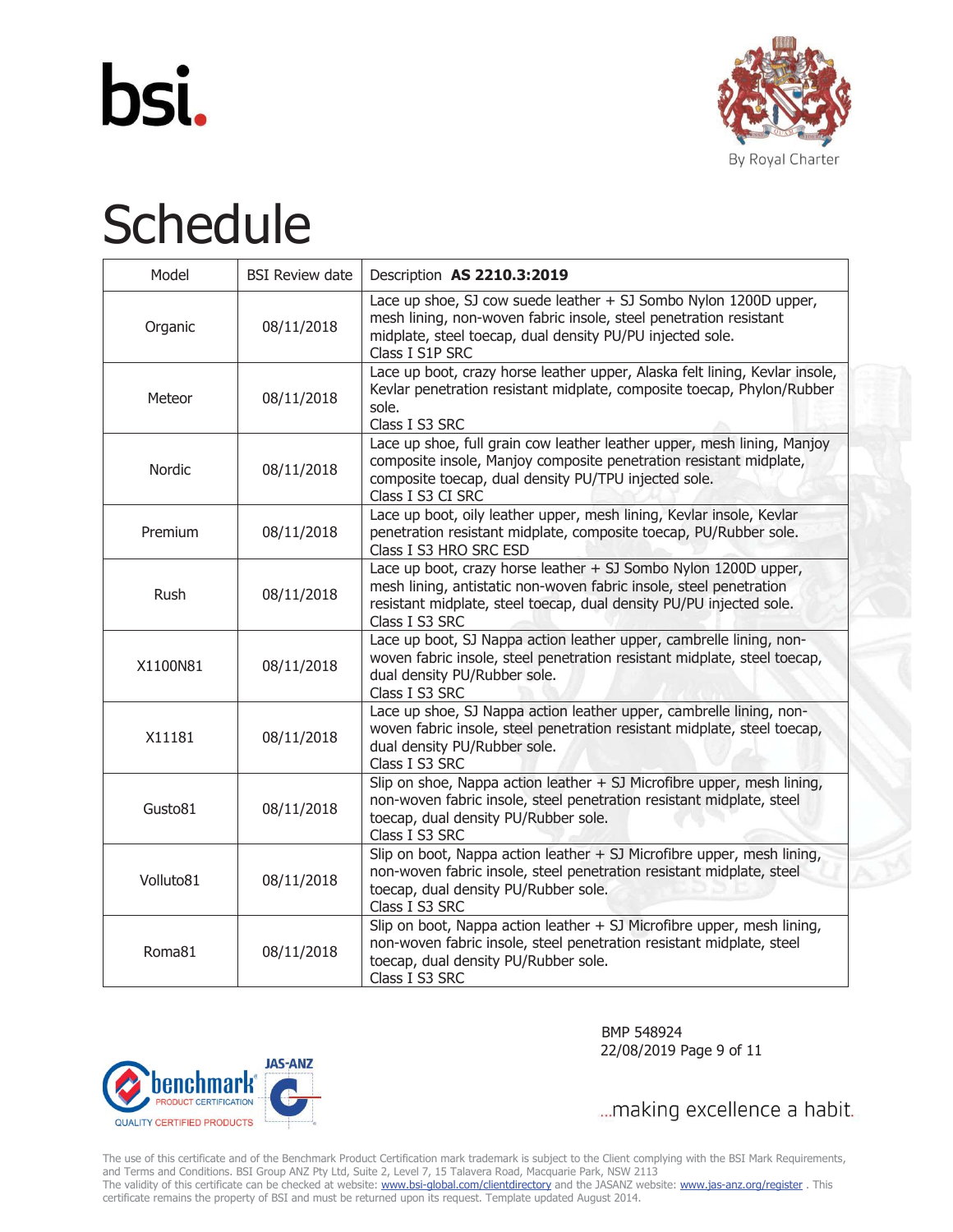



| Model        | <b>BSI Review date</b> | Description AS 2210.3:2019                                                                                                                                                                               |
|--------------|------------------------|----------------------------------------------------------------------------------------------------------------------------------------------------------------------------------------------------------|
| Ligero       | 13/06/2019             | Lace up shoe, SJ nubuck microfiber + NUBA mesh + SJ PROVO upper,<br>mesh lining, composite insert penetration resistance midplate,<br>composite toecap, EVA + rubber outsole.<br>Class I S1 P SRC        |
| Absolute     | 13/06/2019             | Lace up ankle boot, SJ nubuck microfiber + NUBA mesh + SJ PROVO<br>upper, mesh lining, composite insert penetration resistance midplate,<br>composite toecap, EVA + rubber outsole.<br>Class I S1 P SRC  |
| <b>Brio</b>  | 13/06/2019             | Lace up shoe, white WP Sonora leather upper, mesh lining, composite<br>insert penetration resistance midplate, composite toecap, EVA + rubber<br>outsole.<br>Class I S1 P SRC                            |
| <b>Balto</b> | 13/06/2019             | Lace up shoe, Taikon PU + polyester mesh upper, mesh lining, non-<br>woven insole board, steel toecap, EVA + rubber outsole.<br>Class I SB SRC                                                           |
| <b>Shark</b> | 13/06/2019             | Lace up high boot, WP tope leather + WI Sombo nylon upper, WI<br>Sombo nylon lining, composite insert penetration resistance midplate,<br>composite toecap, EVA + rubber outsole.<br>Class I S3 SRC      |
| Dragon       | 13/06/2019             | Lace up ankle boot, WP tope leather + WI Sombo nylon upper, WI<br>Sombo nylon lining, composite insert penetration resistance midplate,<br>composite toecap, EVA + rubber outsole.<br>Class I S3 SRC WRU |
| Komodo       | 13/06/2019             | Lace up shoe, WP tope leather + WI Sombo nylon upper, WI Sombo<br>nylon lining, composite insert penetration resistance midplate,<br>composite toecap, EVA + rubber outsole.<br>Class I S3 SRC WRU       |
| Trooper      | 13/06/2019             | Lace up ankle boot, Sonora leather + SJ Cordura mesh upper, SJ<br>Cordura mesh lining, Sympatex membrane mesh insole, composite<br>toecap, EVA + rubber outsole.<br>Class I S3 SRC WRU                   |
| X330         | 13/06/2019             | Lace up shoe, crazy horse leather upper, polyester mesh lining,<br>composite insert penetration resistance midplate, composite toecap, PU<br>+ rubber outsole.<br>Class I S3 SRA WRU HRO FO              |
| X430         | 13/06/2019             | Lace up ankle boot, crazy horse leather upper, polyester mesh lining,<br>composite insert penetration resistance midplate, composite toecap, PU<br>+ rubber outsole.<br>Class I S3 SRA WRU HRO FO        |



 BMP 548924 22/08/2019 Page 10 of 11

... making excellence a habit.